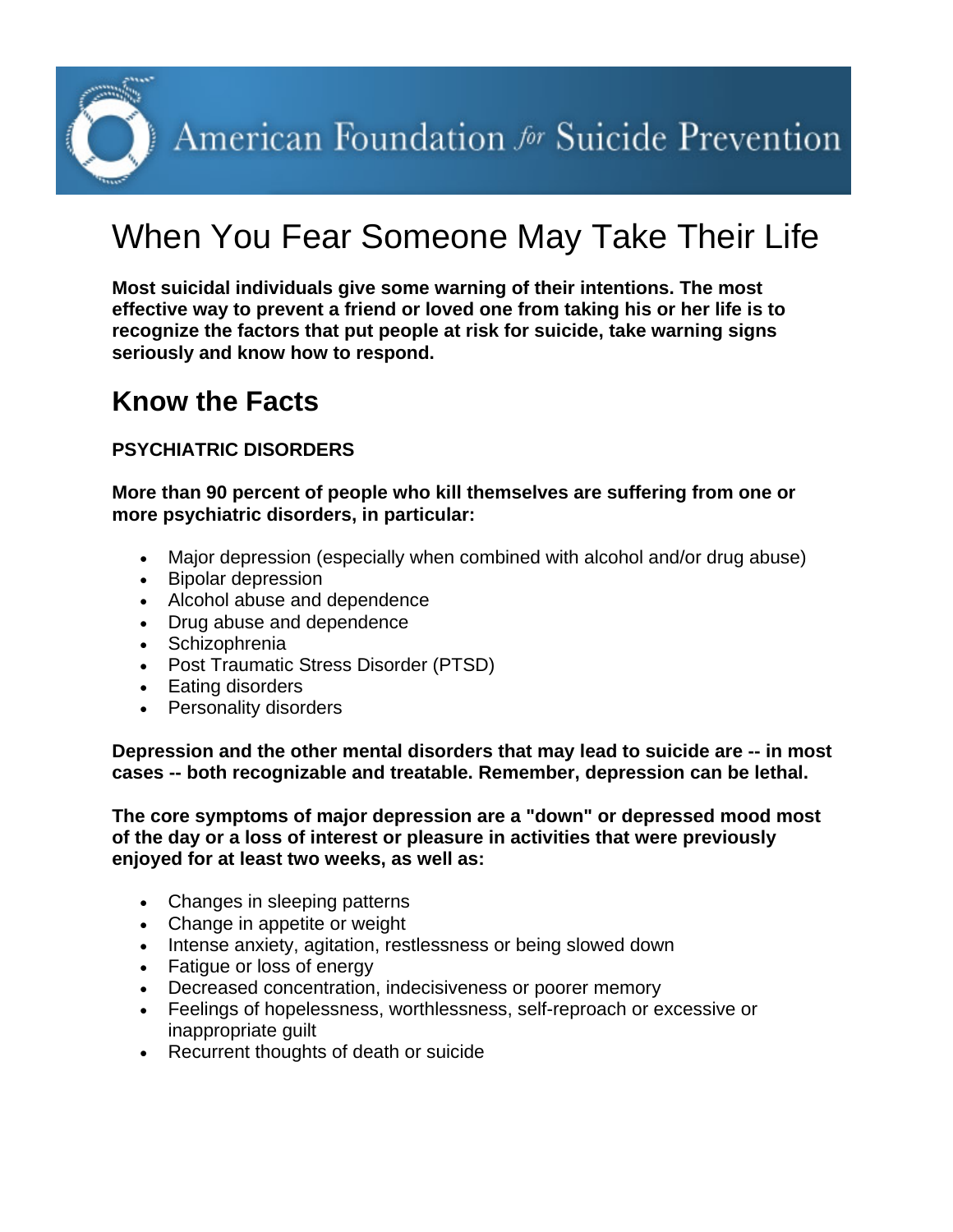#### **PAST SUICIDE ATTEMPTS**

**Between 25 and 50 percent of people who kill themselves had previously attempted suicide. Those who have made suicide attempts are at higher risk for actually taking their own lives.**

#### **Availability of means**

• In the presence of depression and other risk factors, ready access to guns and other weapons, medications or other methods of self-harm increases suicide risk.

### **Recognize the Imminent Dangers**

#### **The signs that most directly warn of suicide include:**

- Threatening to hurt or kill oneself
- Looking for ways to kill oneself (weapons, pills or other means)
- Talking or writing about death, dying or suicide
- Has made plans or preparations for a potentially serious attempt

#### **Other warning signs include expressions or other indications of certain intense feelings in addition to depression, in particular:**

- Insomnia
- Intense anxiety, usually exhibited as psychic
- pain or internal tension, as well as panic attacks
- Feeling desperate or trapped -- like there's no way out
- Feeling hopeless
- Feeling there's no reason or purpose to live
- Rage or anger

#### **Certain behaviors can also serve as warning signs, particularly when they are not characteristic of the person's normal behavior. These include:**

- Acting reckless or engaging in risky activities
- Engaging in violent or self-destructive behavior
- Increasing alcohol or drug use
- Withdrawing from friends or family

### **Take it Seriously**

- Fifty to 75 percent of all suicides give some warning of their intentions to a friend or family member.
- Imminent signs must be taken seriously.